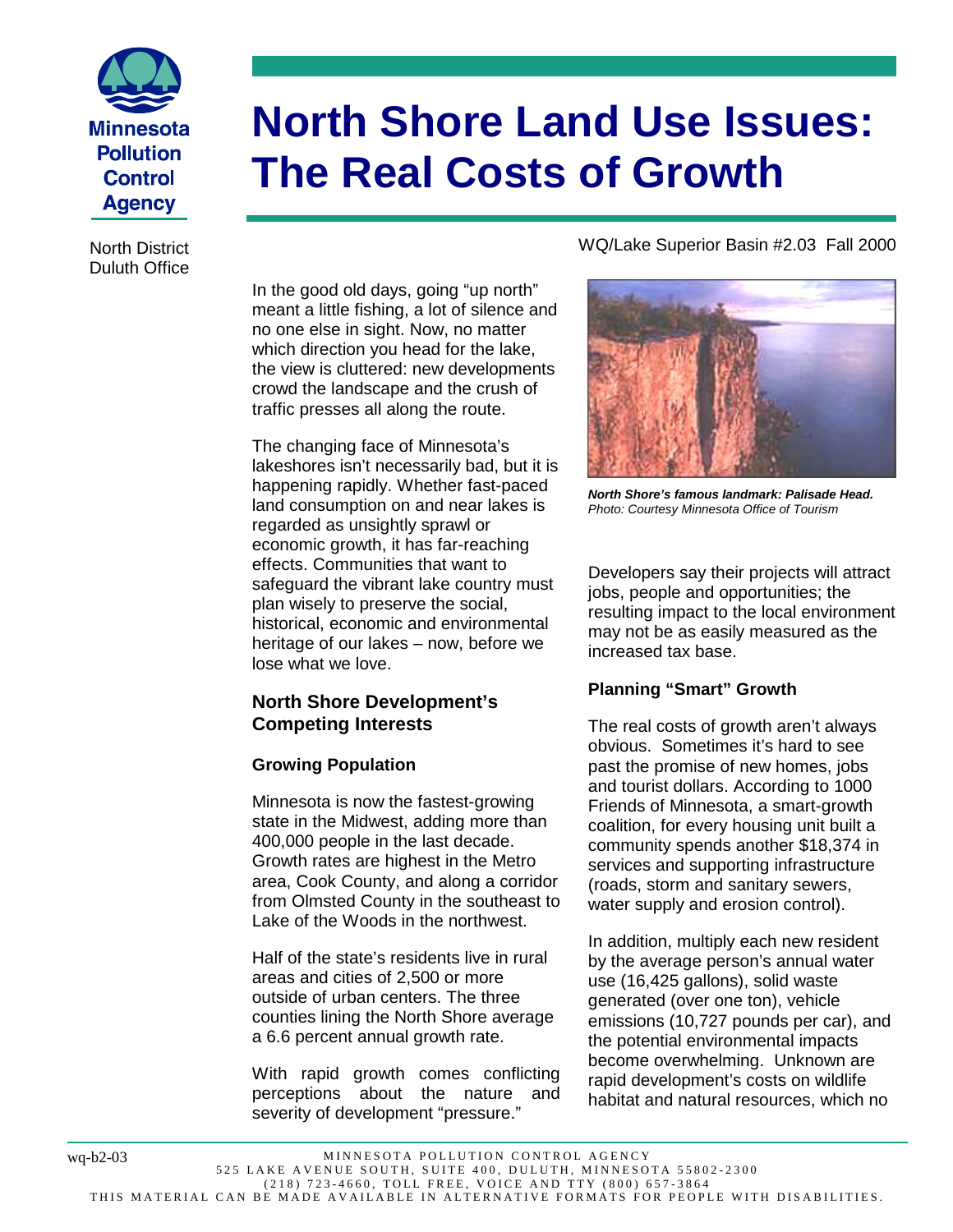

amount of money can fully restore after they've been damaged or lost.

### **Construction Permits**

One development "marker" is the number of MPCA construction stormwater permits issued (required for construction sites of five or more acres). Five years ago, North Shore counties issued 21 such permits; last year they issued 46.



*Logging a new Cook County housing development access road near Sugar Loaf Cove. Photo : Courtesy Jesse Anderson*

## **Visitors**

The region's abundance of natural resources attracts two million visitors annually. The resulting economic impact is significant: related employment is up 15 percent as are gross receipts due to travel and tourism.

In 1996, gross sales at the North Shore's hotels, motels, resorts were \$89,056,641, a 28 percent increase over 1994 sales. Also in 1996, six North Shore State Park campsites hosted 1,044,235 visitors and overnight guests, a 3.5 percent increase over 1994 figures.

### **Wastewater projects**

Communities along Lake Superior exemplify the cyclic dynamics of sprawl. Lake Superior's beauty draws people to the North Shore, but more people produce more wastewater, which failing septic systems and inadequately sized wastewater plants can't manage. To accommodate wastewater needs, growing areas plan new wastewater projects with extra capacity.

Once completed, improved wastewater facilities and their connecting pipes could ironically take the lid off potential development. Owners might sell their small homes or cabins on septic system-sized lots (usually an acre or more) to developers who may subdivide the property, building multiple-bedroom homes on smaller parcel sizes once the municipal sewer system is available. Expanding neighborhoods attract new businesses, which attract job seekers as well as visitors. Then, resorts expand, sprawl takes over, and the "North Shore" quality of life is changed for visitors and residents alike.

### **Housing and Impervious Surfaces**

 As the North Shore attracts more visitors and new residents, the demand for housing and related services increases as well. Logging new building sites increases the likelihood of erosion and runoff from newly constructed impervious surfaces (parking lots, driveways, and roofs). Increasing the number of impervious surfaces reduces the amount of land available to absorb rainfall and snowmelt.

The result? Runoff often contains excess nutrients and pollutants affecting surface and ground water quality. Nature can't effectively manage these accelerated rates; runoff contributes to potential drinking water problems, fish advisories, flooding, and higher stream and lake-water temperatures. Higher temps threaten aquatic species and habitats. These, in turn, adversely affect recreational use and tourism on the North Shore.

## **Geologic Considerations**

The North Shore's lakes, rivers, and streams are fragile ecosystems. The area's thin soils, exposed bedrock, and steep rock banks allow pollutants to quickly enter surface waters. Man-made disturbances on the land's surface, such as clearing vegetation for developments, can measurably affect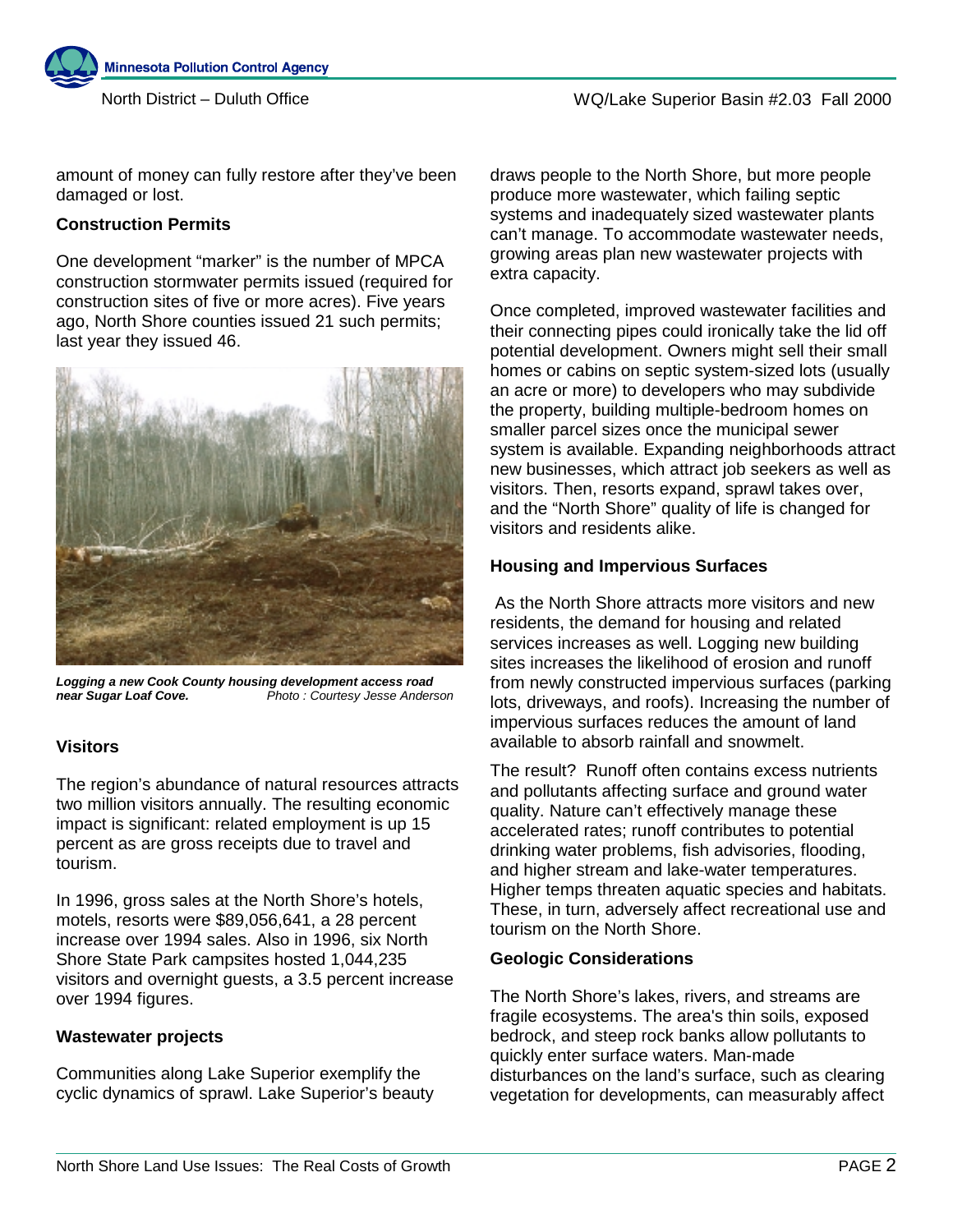**Minnesota Pollution Control Agency** 

water quality. These "non-point source" pollutants (primarily nutrients and suspended sediment) degrade water quality by increasing algal growth and harming fisheries populations. The suspended sediments can suffocate fish eggs as well as other aquatic organisms the fish eat to survive.

Shallow soil and the impervious bedrock also make wastewater solutions both expensive and difficult. Unsewered communities with failing septic systems often can't afford either upgraded systems or the cost of wastewater infrastructure. More people in unsewered communities make for more pollutants flowing directly into ground and surface water.

# **Grand Superior Lodge Case Study**

The North Shore's "face" has changed significantly over the past 80 years. Then, the 153 mile-shoreline stretched endlessly with birch and pine stands; now, the landscape is dotted with convenience stores, new housing, retail and tourist-oriented developments. Many Shore communities are struggling to accommodate the influx of residents, visitors and their accompanying resource demands.

Some North Shore planners are proactively implementing comprehensive land use plans ("smart growth") to balance resource protection and economic development. Others are more reactive, approving construction projects promising jobs and tax dollars, but are likely to create environmental pressures on the very natural resources people want to enjoy.

One particular ten-acre development northeast of Two Harbors provides an example of how quickly the North Shore's physical environment has changed, and how once-sleepy fishing and camping sites have evolved into major vacation destinations.

### **Star Harbor Resort**

Norwegian immigrant Emil Edison first developed what is now known as the Grand Superior Lodge site near Two Harbors in 1910. He built a series of threeroom 'vertical half-log' cabins (15 x 26 x 10 feet) to

house railroad executives overseeing the area's first rail line (they and their families preferred solid structures to tents during the construction season). Other families followed suit, building cabins for their own use as well as rental property. Edison's development, known as the Star Harbor Resort, holds the distinction of being Lake Superior's first cabin resort. The 24 cabins' maximum capacity was 128 people on the 10-acre site.



*The remaining Star Harbor cabin, once a fish and boat house, is now called the "Beach House." Photo: Courtesy Suzanne Hanson*

During the Depression's winter off-seasons, Civilian Conservation Corps camp managers stayed in the Star Harbor cabins. 'Lapped' siding was added to cabin exteriors about 1940.

The Star Harbor site evolved over the years, and changed hands three times by 1983. In 1990, when all but one of the cabins were being sold and removed from the 1200-foot site shoreline, the Minnesota Historical Society purchased one for its collection. Noted not only for its historical significance, the cabin's characteristics offered the Society a portable, 3-D artifact typical of the early century's split log construction. It is also a prime example of that era's resort industry. Currently, the Historical Society is storing the cabin in a warehouse.

Once the new log cabins were constructed, the Star Harbor Resort featured six four-season log cabins "perched on the water's edge." Maximum capacity for the 9.12-acre site: 40 people.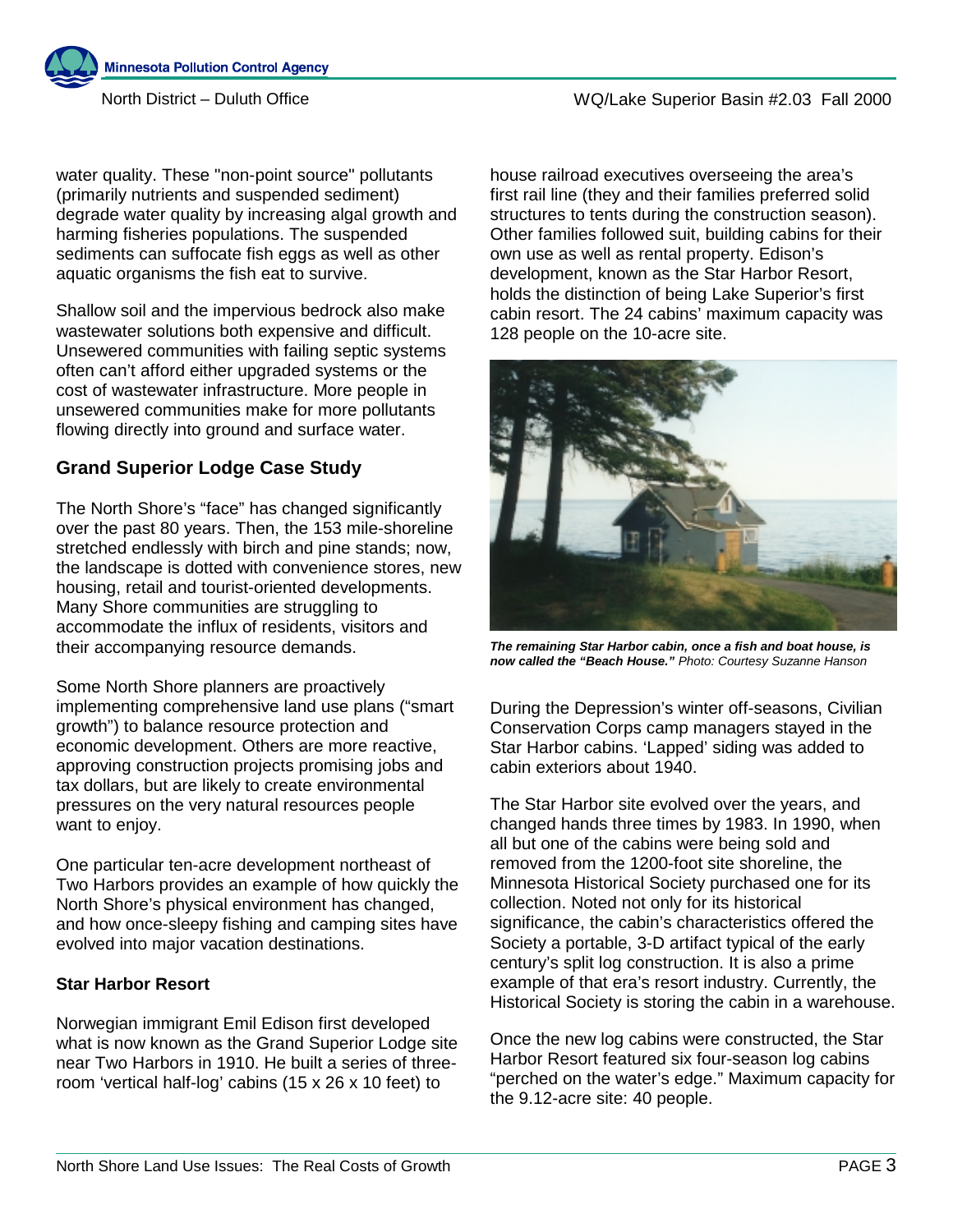

**Minnesota Pollution Control Agency** 

In 1999, the Star Harbor site became Grand Superior Lodge. A 25-room lodge opened in October 2000, adding rooms, suites, and condos to the existing cabin lake homes and one of Edison's original split log cabins. The resort can now accommodate 250 people on the 10.9-acre site.



*The Beach House surrounded by the resort's newer log cabins. Photo: Courtesy Suzanne Hanson*

Much has changed along the North Shore since Emil Edison built his first Star Harbor Resort cabin 90 years ago. Many developers have followed in his footsteps, creating opportunities for more people to enjoy the lake and surrounding environment. And as these construction sites evolve, the land's carrying capacity must also adjust to accommodate them. Just how we can help nature make those adjustments is the critical task at hand.

# **Land Use Issues: Balancing New Construction and Environmental Pressures**

The MPCA is an active partner with local individuals and organizations concerned with balancing environmental protection with economic growth. By collecting and sharing environmental data with interested parties, and creating opportunities to bring proactive land use planning tools and resources to planners, local leaders and decisionmakers, communities will ultimately make better-informed land use decisions.

### **New Water Monitoring Data**

Due to the MPCA's limited existing water quantity and quality data on North Shore streams, managers are currently considering a three-year monitoring proposal to gather baseline water quality data from the Talmadge, Sucker and Poplar Rivers. All three are considered "vulnerable" due to their proximity to large-scale recreational uses; two are listed on the state's draft Total Maximum Daily Load list (impaired waters requiring further study). Once finalized, TMDL waters will likely have discharge restrictions placed upon them. As better data becomes available, better and more informed land use decisions can be made.

#### **Additional Environmental Review Processes**

Project proposers and related Responsible Governmental Units may be asked to complete an Environmental Assessment Worksheet to provide information about construction projects that may have the potential for significant environmental effects. Included are descriptions of current and recent past land use, compatibility of adjacent land uses, and potential conflicts with, or impacts to, environmental resources and animal habitats.

For example, the Duluth-North Shore Sanitary District (encompassing an area from the Duluth city limits to the Lake County border) was not required to produce an EAW. Agency staff requested one for two reasons: the area is environmentally sensitive (many trout stream crossings), and, the District may become part of a contiguous wastewater project from Duluth to Two Harbors. Issues the District faces include wastewater storage during peak usage and/or 'inflow and infiltration' events (when storms create flows exceeding the system's carrying capacity), and, auxiliary power sources during power interruptions.

### **New Development Tools**

Recently funded by Minnesota's Lake Superior Coastal Program through the MPCA, Duluth Township residents will be the first North Shore community to incorporate Project NEMO (Nonpoint